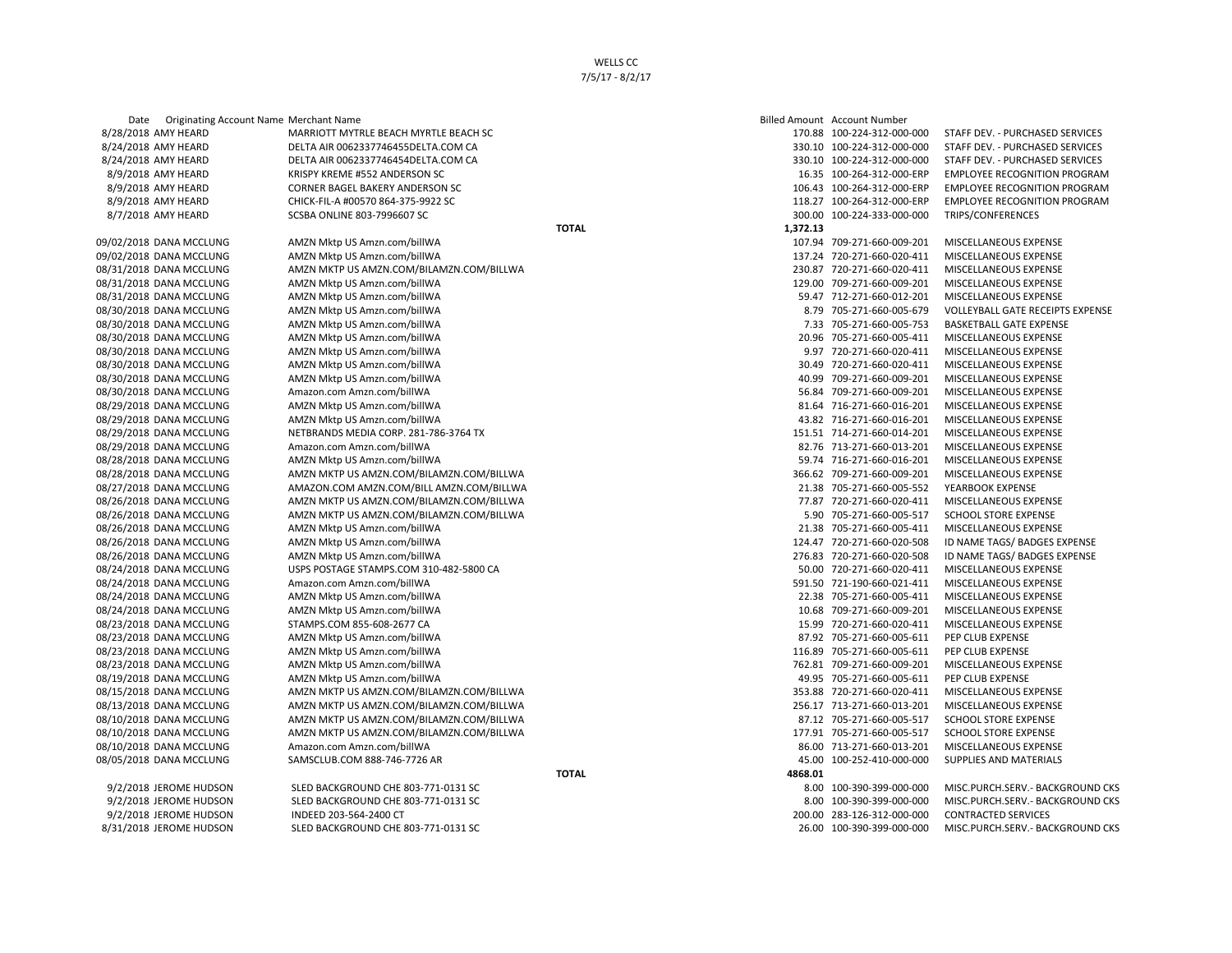| 8/31/2018 JEROME HUDSON | SLED BACKGROUND CHE 803-771-0131 SC      |              |          | 26.00 100-390-399-000-000         | MISC.PURCH.SERV.- BACKGROUND CKS    |
|-------------------------|------------------------------------------|--------------|----------|-----------------------------------|-------------------------------------|
| 8/31/2018 JEROME HUDSON | CHICK-FIL-A #00570 864-375-9922 SC       |              |          | 34.34 100-233-410-000-000         | <b>SUPPLIES</b>                     |
| 8/29/2018 JEROME HUDSON | WM SUPERCENTER #644 ANDERSON SC          |              |          | 31.55 100-233-410-000-000         | <b>SUPPLIES</b>                     |
| 8/26/2018 JEROME HUDSON | SLED BACKGROUND CHE 803-771-0131 SC      |              |          | 8.00 100-390-399-000-000          | MISC.PURCH.SERV.- BACKGROUND CKS    |
| 8/26/2018 JEROME HUDSON | SLED BACKGROUND CHE 803-771-0131 SC      |              |          | 8.00 100-390-399-000-000          | MISC.PURCH.SERV.- BACKGROUND CKS    |
| 8/26/2018 JEROME HUDSON | SLED BACKGROUND CHE 803-771-0131 SC      |              |          | 8.00 100-390-399-000-000          | MISC.PURCH.SERV.- BACKGROUND CKS    |
| 8/26/2018 JEROME HUDSON | SLED BACKGROUND CHE 803-771-0131 SC      |              |          | 26.00 100-390-399-000-000         | MISC.PURCH.SERV.- BACKGROUND CKS    |
| 8/23/2018 JEROME HUDSON | EB BUILDING SUPPORTIV 801-413-7200 CA    |              |          | 834.28 394-224-333-063-000        | TRIPS/PD                            |
| 8/22/2018 JEROME HUDSON | SAMS CLUB #6463 ANDERSON SC              |              |          | 49.38 100-233-410-000-000         | <b>SUPPLIES</b>                     |
| 8/22/2018 JEROME HUDSON | EB BUILDING SUPPORTIV 801-413-7200 CA    |              |          | 417.14 394-224-333-063-000        | TRIPS/PD                            |
| 8/16/2018 JEROME HUDSON | AMERICAN AIR0012105666849FORT WORTH TX   |              |          | 516.10 394-224-333-063-000        | TRIPS/PD                            |
| 8/16/2018 JEROME HUDSON | AMERICAN AIR0012105676376FORT WORTH TX   |              |          | 517.60 394-224-333-063-000        | TRIPS/PD                            |
| 8/15/2018 JEROME HUDSON | TARGET 00011981 ANDERSON SC              |              |          | 1,132.79 387-224-410-000-SUS      | <b>SUPPLIES</b>                     |
| 8/15/2018 JEROME HUDSON | TARGET 00011981 ANDERSON SC              |              |          | 167.23 387-224-410-000-SUS        | <b>SUPPLIES</b>                     |
| 8/12/2018 JEROME HUDSON | CHICK-FIL-A #00570 864-375-9922 SC       |              |          | 80.66 100-233-410-000-000         | <b>SUPPLIES</b>                     |
| 8/9/2018 JEROME HUDSON  | SAMS CLUB #6463 ANDERSON SC              |              |          | 38.40 100-233-410-000-000         | <b>SUPPLIES</b>                     |
|                         |                                          | <b>TOTAL</b> | 4,137.47 |                                   |                                     |
| 8/31/2018 KATIE BROWN   | NCS*GED EXAM 800-511-3478 MN             |              |          | 37.50 723-190-660-023-911         | MISCELLANEOUS- ADULT ED EXPENSE     |
| 8/31/2018 KATIE BROWN   | NCS*GED EXAM 800-511-3478 MN             |              |          | 337.50 356-182-312-000-GED        | <b>GED TESTING</b>                  |
|                         |                                          | <b>TOTAL</b> | 375.00   |                                   |                                     |
| 8/22/2018 MIKE MAHAFFEY | SOUTH CAROLINA ASSOCIATIO803-7988380 SC  |              |          | 200.00 100-264-333-000-000        | TRIPS AND CONFERENCES               |
| 8/22/2018 MIKE MAHAFFEY | SOUTH CAROLINA ASSOCIATIO803-7988380 SC  |              |          | 200.00 100-264-333-000-000        | TRIPS AND CONFERENCES               |
| 8/19/2018 MIKE MAHAFFEY | CORNER BAGEL BAKERY ANDERSON SC          |              |          | 43.82 100-264-312-000-ERP         | <b>EMPLOYEE RECOGNITION PROGRAM</b> |
| 8/14/2018 MIKE MAHAFFEY | EB ANDERSON UNIVERSIT 801-413-7200 CA    |              |          | 105.05 100-264-333-000-000        | TRIPS AND CONFERENCES               |
|                         |                                          | <b>TOTAL</b> | 548.87   |                                   |                                     |
| 8/29/2018 SUNDRA BROOM  | MARRIOTT MYTRLE BEACH MYRTLE BEACH SC    |              |          | 170.88 100-231-334-000-000        | <b>TRUSTEE EXPENSE</b>              |
| 8/28/2018 SUNDRA BROOM  | MARRIOTT MYTRLE BEACH MYRTLE BEACH SC    |              |          | 170.88 100-231-334-000-000        | <b>TRUSTEE EXPENSE</b>              |
| 8/28/2018 SUNDRA BROOM  | SCSBA ONLINE 803-7996607 SC              |              |          | 25.00 100-231-334-000-000         | <b>TRUSTEE EXPENSE</b>              |
| 8/26/2018 SUNDRA BROOM  | EMBASSY KINGSTON PLANT 843-4490006 SC    |              |          | 323.68 100-231-334-000-000        | <b>TRUSTEE EXPENSE</b>              |
| 8/23/2018 SUNDRA BROOM  | MARRIOTT MYTRLE BEACH MYRTLE BEACH SC    |              |          | 160.46 100-231-334-000-000        | <b>TRUSTEE EXPENSE</b>              |
| 8/23/2018 SUNDRA BROOM  | MARRIOTT MYTRLE BEACH MYRTLE BEACH SC    |              |          | 160.46 100-231-334-000-000        | <b>TRUSTEE EXPENSE</b>              |
| 8/23/2018 SUNDRA BROOM  | MARRIOTT MYTRLE BEACH MYRTLE BEACH SC    |              |          | 160.46 100-231-334-000-000        | <b>TRUSTEE EXPENSE</b>              |
| 8/17/2018 SUNDRA BROOM  | EMBASSY KINGSTON PLANT 843-4490006 SC    |              |          | 346.07 100-231-334-000-000        | <b>TRUSTEE EXPENSE</b>              |
|                         |                                          | <b>TOTAL</b> | 1,517.89 |                                   |                                     |
| 9/3/2018 TRIPP DUKES    | SMK*SURVEYMONKEY.COM 971-2445555 CA      |              |          | 288.00 100-221-410-000-000        | <b>SUPPLIES AND MATERIALS</b>       |
| 8/30/2018 TRIPP DUKES   | SOUTH CAROLINA ASSOCIATIO803-7988380 SC  |              |          | 1,200.00 100-221-312-000-000      | PURCHASED SERVICES                  |
| 8/30/2018 TRIPP DUKES   | INGLES MARKETS #239 ANDERSON SC          |              |          | 29.90 100-221-410-000-000         | SUPPLIES AND MATERIALS              |
| 8/30/2018 TRIPP DUKES   | WM SUPERCENTER #396 ANDERSON SC          |              |          | 29.52 100-221-410-000-000         | <b>SUPPLIES AND MATERIALS</b>       |
| 8/26/2018 TRIPP DUKES   | AMZN MKTP US AMZN.COM/BILAMZN.COM/BILLWA |              |          | 102.48 100-112-410-007-BUD        | <b>SUPPLIES</b>                     |
| 8/15/2018 TRIPP DUKES   | SAMSCLUB.COM 888-746-7726 AR             |              |          | 665.44 264-162-410-000-000        | <b>SUPPLIES</b>                     |
| 8/15/2018 TRIPP DUKES   | Amazon.com Amzn.com/billWA               |              |          | 236.01 100-112-410-007-BUD        | <b>SUPPLIES</b>                     |
| 8/12/2018 TRIPP DUKES   | AMZN Mktp US Amzn.com/billWA             |              |          | (9.38) 100-112-410-007-BUD        | <b>SUPPLIES</b>                     |
| 8/10/2018 TRIPP DUKES   | AMZN Mktp US Amzn.com/billWA             |              |          | 7.49 100-112-410-007-BUD          | <b>SUPPLIES</b>                     |
| 8/10/2018 TRIPP DUKES   | AMZN Mktp US Amzn.com/billWA             |              |          | (333.15) 264-162-410-000-000      | <b>SUPPLIES</b>                     |
| 8/10/2018 TRIPP DUKES   | AMZN Mktp US Amzn.com/billWA             |              |          | (8.85) 100-221-410-000-000        | SUPPLIES AND MATERIALS              |
| 8/10/2018 TRIPP DUKES   | AMZN Mktp US Amzn.com/billWA             |              |          | (285.46) 100-221-410-000-000      | SUPPLIES AND MATERIALS              |
| 8/9/2018 TRIPP DUKES    | AMZN MKTP US AMZN.COM/BILAMZN.COM/BILLWA |              |          | 22.04 326-112-410-000-000         | <b>SCIENCE KITS SUPPLIES</b>        |
| 8/9/2018 TRIPP DUKES    | AMZN Mktp US Amzn.com/billWA             |              |          | (6.29) 100-221-312-000-000        | PURCHASED SERVICES                  |
| 8/8/2018 TRIPP DUKES    | SOUTH CAROLINA ASSOCIATIO803-7988380 SC  |              |          | 200.00 100-221-410-000-000        | SUPPLIES AND MATERIALS              |
| 8/8/2018 TRIPP DUKES    | ZAXBY'S #05801 ANDERSON SC               |              |          | 173.24 100-221-410-000-000        | SUPPLIES AND MATERIALS              |
| 8/5/2018 TRIPP DUKES    | HOBBY LOBBY #332 ANDERSON SC             |              |          | 193.39 100-221-312-000-000        | PURCHASED SERVICES                  |
|                         |                                          | <b>TOTAL</b> | 2,504.38 |                                   |                                     |
| 9/2/2018 WESS GRANT     | SLED BACKGROUND CHE 803-771-0131 SC      |              | 26.00    | 600-256-640-000-000 DUES AND FEES |                                     |
|                         |                                          |              |          |                                   |                                     |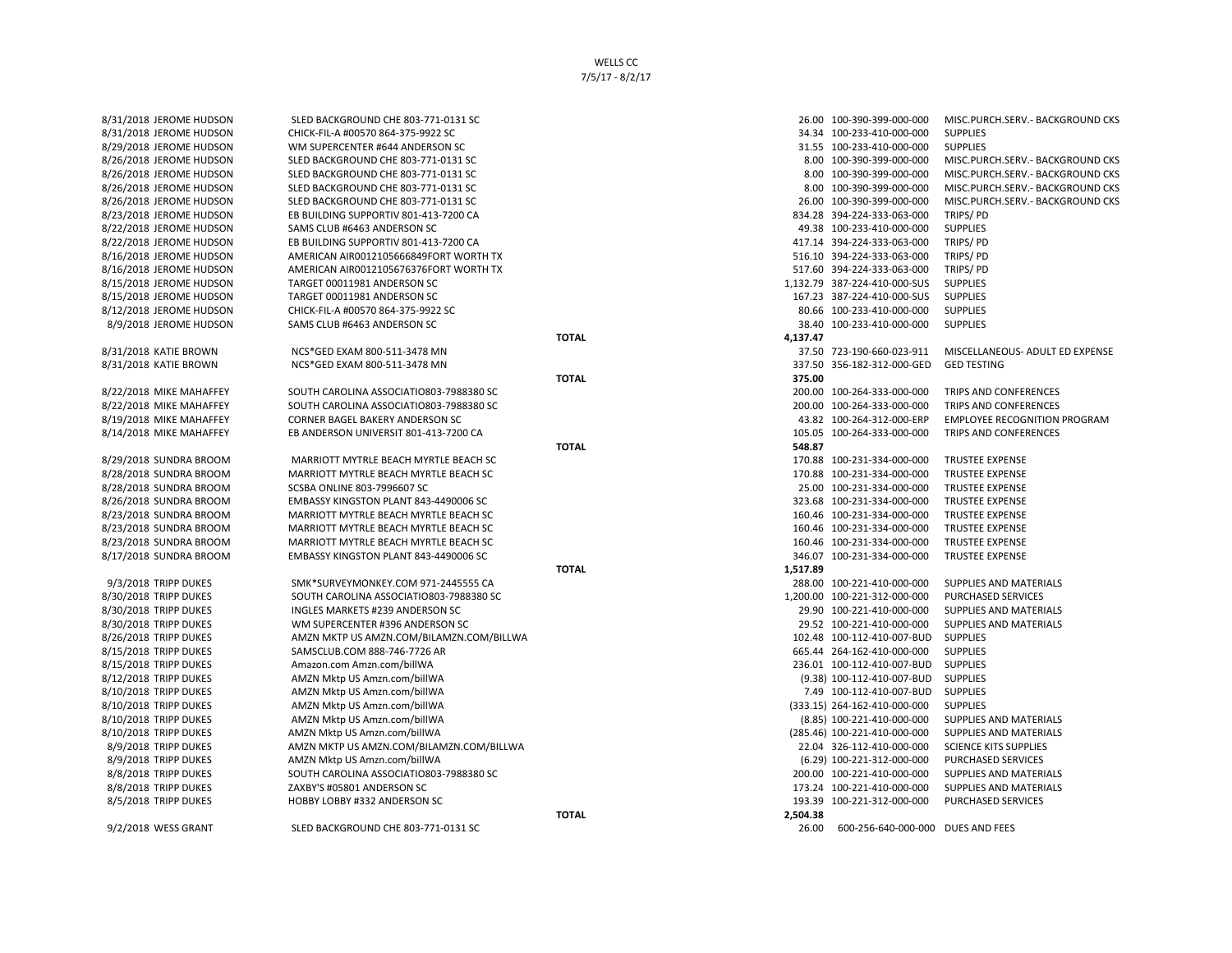8/14/2018 WESS GRANT NOLLES MARKETS #239 ANDERSON SC 17.94 100-233-410-031-000 SUPPLIES 8/12/2018 WESS GRANT CHICK-FIL-A #00570 ANDERSON SC 293.21 100-266-410-000-000 SUPPLIES 8/10/2018 WESS GRANT DUNKIN #350096 Q35 ANDERSON SC 123.53 100-266-410-000-000 SUPPLIES 8/9/2018 WESS GRANT WM SUPERCENTER #396 ANDERSON SC 99.79 100-266-410-000-000 SUPPLIES 8/5/2018 WESS GRANT AMAZON.COM AMZN.COM/BILL AMZN.COM/BILLWA 14.97 100-254-410-000-OPS SUPPLIES-OPERATIONS

8/31/2018 WESS GRANT TRANSWORLD SYS INC 800-550-9619 PA 5,621,000 SOLD 500-256-640-000-000 DUES AND FEES 8/30/2018 WESS GRANT SLED BACKGROUND CHE 803-771-0131 SC 26.00 260-300-31 26.00 100-254-312-000-SLD SLED CHECKS 8/30/2018 WESS GRANT SLED BACKGROUND CHE 803-771-0131 SC 26.00 264-512-000-SLD SLED CHECKS 8/29/2018 WESS GRANT ADVANTAGE LAUNDRY SYSTE 9722782138 TX 543.55 543.55 100-254-410-003-400 HVAC/ELECTRICAL/PLUMBING 8/26/2018 WESS GRANT SLED BACKGROUND CHE 803-771-0131 SC 8.00 100-255-323-000-000 CONTRACTED SERVICES 8/26/2018 WESS GRANT SLED BACKGROUND CHE 803-771-0131 SC 8.00 SUBSERVICES 8.00 100-255-323-000-000 CONTRACTED SERVICES 8/24/2018 WESS GRANT SLED BACKGROUND CHE 803-771-0131 SC 8.00 100-255-323-000-000 CONTRACTED SERVICES 8/24/2018 WESS GRANT WEB\*NETWORKSOLUTIONS 888-6429675 FL 7.98 7.98 100-266-345-000-000 TECHNOLOGY INFRASTRUCTURE 8/23/2018 WESS GRANT SLED BACKGROUND CHE 803-771-0131 SC 8.00 SUB-8.00 100-255-323-000-000 CONTRACTED SERVICES 8/19/2018 WESS GRANT SLED BACKGROUND CHE 803-771-0131 SC 8.00 100-255-323-000-000 CONTRACTED SERVICES 8/19/2018 WESS GRANT SLED BACKGROUND CHE 803-771-0131 SC 8.00 SUBSERVICES 8.00 100-255-323-000-000 CONTRACTED SERVICES 8/19/2018 WESS GRANT SLED BACKGROUND CHE 803-771-0131 SC 8.00 100-255-323-000-000 CONTRACTED SERVICES 8/19/2018 WESS GRANT SLED BACKGROUND CHE 803-771-0131 SC 8.00 100-255-323-000-000 CONTRACTED SERVICES 8/19/2018 WESS GRANT SLED BACKGROUND CHE 803-771-0131 SC 8.00 100-255-323-000-000 CONTRACTED SERVICES 8/19/2018 WESS GRANT SLED BACKGROUND CHE 803-771-0131 SC 8.00 SUBSERVICES 8.00 100-255-323-000-000 CONTRACTED SERVICES 8/19/2018 WESS GRANT SLED BACKGROUND CHE 803-771-0131 SC 8.00 SUBSERVICES 8.00 100-255-323-000-000 CONTRACTED SERVICES 8/19/2018 WESS GRANT SLED BACKGROUND CHE 803-771-0131 SC 8.00 100-255-323-000-000 CONTRACTED SERVICES 8/19/2018 WESS GRANT EB 2018 SC MANUFACTUR 888-810-2063 CA 315.00 315.00 100-233-333-031-000 TRIPS AND CONFERENCES 8/17/2018 WESS GRANT SLED BACKGROUND CHE 803-771-0131 SC 26.00 600-256-690-000-000 OTHER OBJECTS 8/17/2018 WESS GRANT A4LEARNENVIRONMENTS 402-935-7733 AZ 135.00 100-254-333-000-OPS TRIPS-OPERATIONS 8/16/2018 WESS GRANT SLED BACKGROUND CHE 803-771-0131 SC 26.00 256.00 600-256-690-000-000 OTHER OBJECTS 8/16/2018 WESS GRANT SLED BACKGROUND CHE 803-771-0131 SC 26.00 600-256-690-000-000 OTHER OBJECTS 8/16/2018 WESS GRANT SLED BACKGROUND CHE 803-771-0131 SC 26.00 256-00 256-000-000 OTHER OBJECTS 8/16/2018 WESS GRANT SLED BACKGROUND CHE 803-771-0131 SC 26.00 256-00 256-000-000 OTHER OBJECTS 8/16/2018 WESS GRANT SLED BACKGROUND CHE 803-771-0131 SC 26.00 600-256-690-000-000 OTHER OBJECTS 8/16/2018 WESS GRANT SLED BACKGROUND CHE 803-771-0131 SC 26.00 600-256-690-000-000 OTHER OBJECTS 8/16/2018 WESS GRANT SLED BACKGROUND CHE 803-771-0131 SC 26.00 256-00 256-000-000 OTHER OBJECTS 8/15/2018 WESS GRANT SLED BACKGROUND CHE 803-771-0131 SC 8.00 100-255-323-000-000 CONTRACTED SERVICES 8/15/2018 WESS GRANT SLED BACKGROUND CHE 803-771-0131 SC 8.00 100-255-323-000-000 CONTRACTED SERVICES 8/13/2018 WESS GRANT BESTBUYCOM805556180249 888-BESTBUY MN 11.76 100-266-314-000-000 REPAIRS TO EQUIPMENT 8/12/2018 WESS GRANT SLED BACKGROUND CHE 803-771-0131 SC 26.00 2000000 26.00 26.00 26.00 200-399-000-000 MISC.PURCH.SERV.- BACKGROUND CKS 26.00 200-390-399-000-000 MISC.PURCH.SERV.- BACKGROUND CKS 26.00 200-390-399-000-000 8/12/2018 WESS GRANT SLED BACKGROUND CHE 803-771-0131 SC 26.00 26.00 26.00 100-390-399-000-000 MISC.PURCH.SERV.- BACKGROUND CKS 8/12/2018 WESS GRANT SLED BACKGROUND CHE 803-771-0131 SC 8.00 100-255-323-000-000 CONTRACTED SERVICES 8/12/2018 WESS GRANT SLED BACKGROUND CHE 803-771-0131 SC 8.00 SUBSERVICES 8.00 100-255-323-000-000 CONTRACTED SERVICES 8/12/2018 WESS GRANT SLED BACKGROUND CHE 803-771-0131 SC SALED SERVICES 8.00 100-255-323-000-000 CONTRACTED SERVICES 8/12/2018 WESS GRANT SLED BACKGROUND CHE 803-771-0131 SC 8.00 100-255-323-000-000 CONTRACTED SERVICES 8/12/2018 WESS GRANT SLED BACKGROUND CHE 803-771-0131 SC 8.00 100-255-323-000-000 CONTRACTED SERVICES 8/12/2018 WESS GRANT SLED BACKGROUND CHE 803-771-0131 SC 8.00 SUBSERVICES 8.00 100-255-323-000-000 CONTRACTED SERVICES 8/12/2018 WESS GRANT SLED BACKGROUND CHE 803-771-0131 SC 26.00 100-254-312-000-SLD SLED CHECKS 8/9/2018 WESS GRANT SLED BACKGROUND CHE 803-771-0131 SC 26.00 26.00 100-254-312-000-SLD SLED CHECKS 8/8/2018 WESS GRANT SLED BACKGROUND CHE 803-771-0131 SC 8.00 SUBSERVICES 8.00 100-255-323-000-000 CONTRACTED SERVICES 8/8/2018 WESS GRANT SLED BACKGROUND CHE 803-771-0131 SC 8.00 100-255-323-000-000 CONTRACTED SERVICES 8/8/2018 WESS GRANT SLED BACKGROUND CHE 803-771-0131 SC 8.00 100-255-323-000-000 CONTRACTED SERVICES 8/8/2018 WESS GRANT BESTBUYCOM805556180249 888-BESTBUY MN 11.76 100-266-314-000-000 REPAIRS TO EQUIPMENT 8/5/2018 WESS GRANT SLED BACKGROUND CHE 803-771-0131 SC 8.00 100-255-323-000-000 CONTRACTED SERVICES 8/5/2018 WESS GRANT SLED BACKGROUND CHE 803-771-0131 SC 8.00 CONTRACTED SERVICES 8/5/2018 WESS GRANT SLED BACKGROUND CHE 803-771-0131 SC 8.00 160-255-323-000-000 CONTRACTED SERVICES 8/5/2018 WESS GRANT AMAZON.COM AMZN.COM/BILL AMZN.COM/BILLWA 14.97 100-254-410-000-OPS SUPPLIES-OPERATIONS